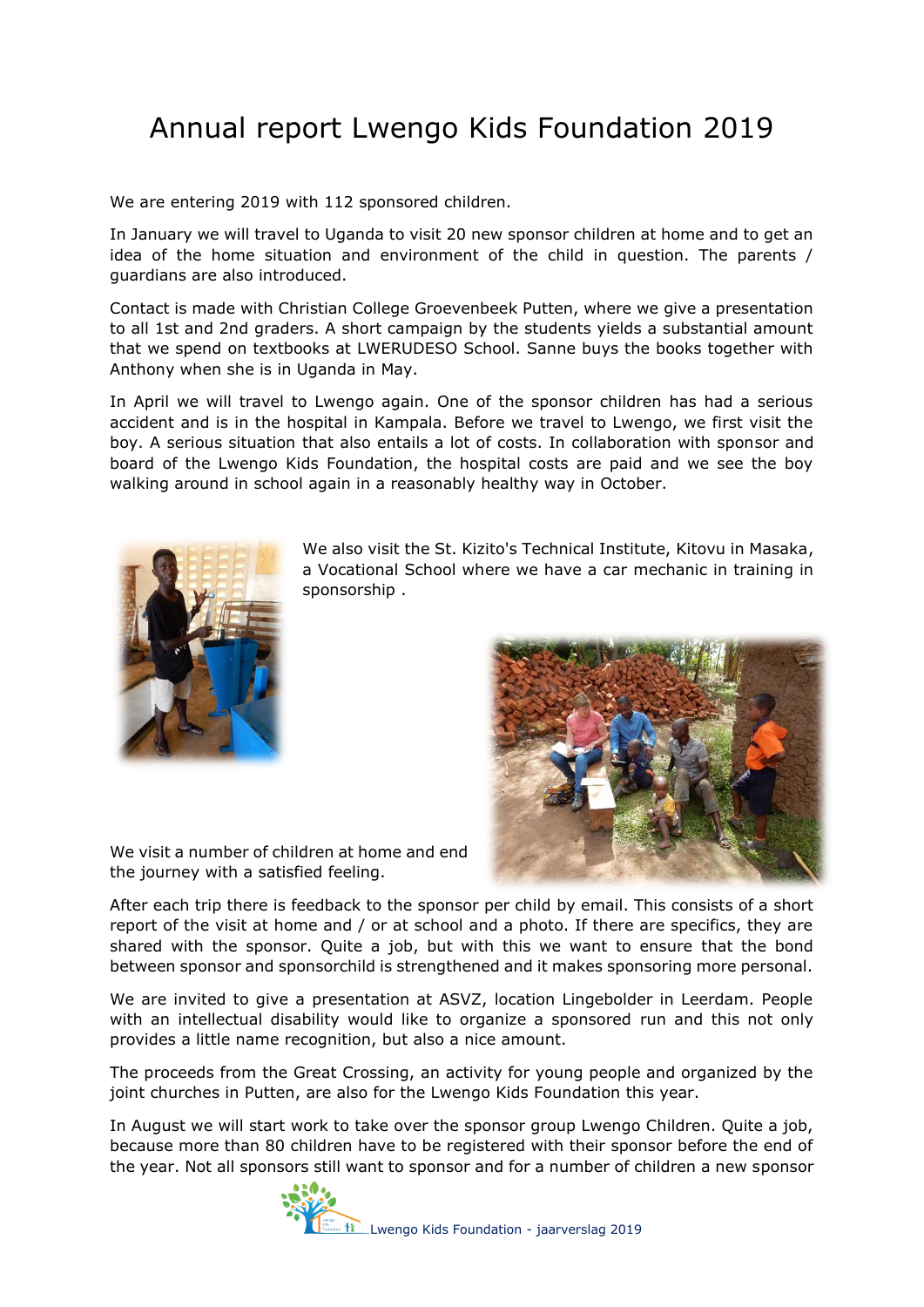must be found. In close cooperation with Lwengo Children and after many reminders, the job was done at the end of the year. For three children who go to (more expensive) secondary education in 2020, we are still looking for a sponsor. There are sufficient financial resources for 2020 to allow these children to go to further education. In the meantime, we are continuing to look for new sponsors for them.

In September two board members visit the national Partin day in Nijkerk. They return very inspired, have established good contacts and gained ideas. Partin is the lobby club for private initiatives. The Lwengo Kids Foundation is a member of this representative.



Anthony really wants to build new dormitories. The children now sleep in a specially designed classroom. A total of 4 classrooms are used as a dormitory and thus withdrawn from the destination as a classroom. Moreover, the rooms are far too full, there are insufficient mosquito nets and sometimes 2 children sleep in one bed.

With the growth in the number of children, these classrooms are also desperately needed as a classroom. We share Anthony's opinion and will do our best to raise the required  $\epsilon$  70,000.

We have a conversation with the Wilde Ganzen to realize this project together. This does not produce the desired result. That is why we submit a request for building the dormitories at AFAS Foundation. In October we are invited to give a presentation with a number of other charities. Unfortunately we can not go there because we already booked the trip to Uganda in October. We will be invited separately at a later date.

That interview will take place in December. In the hall, under the stairs, Pieter and Marga tell their story and to everyone's delight they receive the hefty amount for the new dormitories to be built. Construction will start in February 2020. The construction will of course be closely monitored on the website www.lwengokids.nl in due course.

In October we will travel to Uganda again. This time we travel with Chris and Brigitte, sponsors of Namuwonge Hope and Nabiyiki Peace, Amber, sponsor sister of Nkuuwe John, Sanne, sponsor of Kalinabili Janat and Sella, Leja and Joyce.

The last jerseys are collected in Kampala and delivered in Lwengo. The new sponsor children are visited at home and all other children are seen at school. Unfortunately we have a lot of rain and we have to postpone a number of home visits until January.

It was also a good, valuable, yet tiring trip for us all this time!